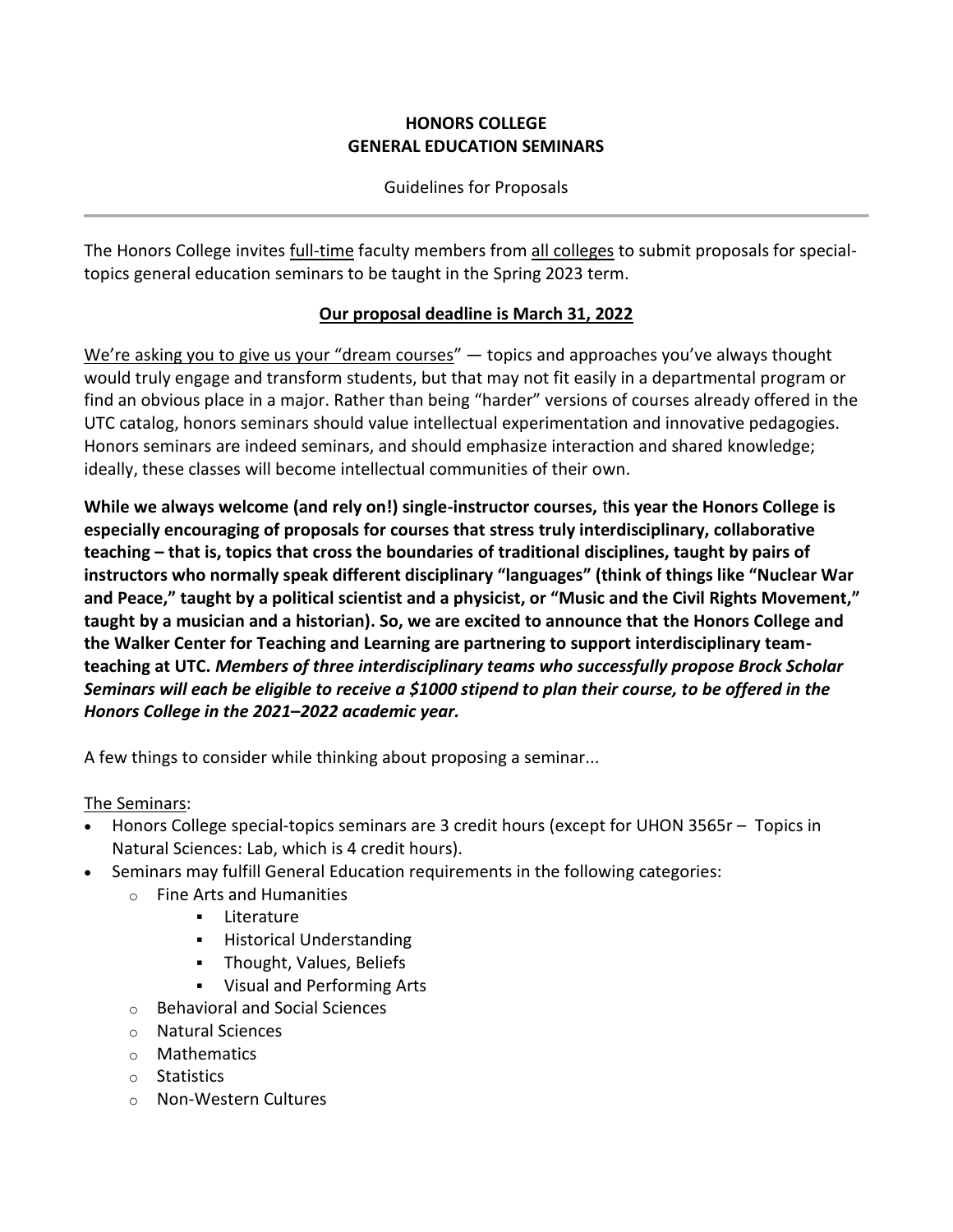- Honors College general education seminars are offered at the 3000 level as an indication of their rigor and an expected level of student engagement. This means that while the courses may be introductory, they are not elementary; while no prior knowledge of the particular subject is assumed, an advanced degree of preparation in college-level studies — reading, writing, discussion, and commitment to inquiry — is expected.
	- $\circ$  It's best not to think of these seminars as equivalent to departmental 3000-level courses in, say, Math or Biology or History, etc. They are not departmental courses; they are Honors College general education courses in which students will learn about mathematics, or natural sciences, or historical understanding, etc. So, the 3000 level indicates not what students can be expected to know prior to enrolling, but what you can expect students to be capable of learning during the course, if you are willing to teach them.
- Unless it is practically impossible to do so, we will schedule classes to meet in the newly (and beautifully) renovated Guerry Center, the home of the Honors College. These classrooms are especially suited to seminar-style pedagogy, and are technologically well equipped.

#### The Proposal Process:

- Your proposal will not follow the format used by the University's Curriculum or General Education Committees. (In fact, you won't have to go through those processes at all; the Honors College has already secured approval authority for proposed courses).
- Instead, your proposal will be considered by the Honors College Advisory Committee this Fall semester. If selected for inclusion in the 2021–2022 honors course schedule, you will participate in some faculty development activities in the Spring 2021 term to share ideas with colleagues working in honors, think about effective course assignments and pedagogy, and develop a full syllabus for the seminar.
- All honors seminar proposals must have approval from the proposing faculty member's department head. The department head's signature verifies that, if selected, the faculty member will be released from 3–4 hours of departmental teaching duties to teach the proposed honors seminar sometime in the 2021–2022 academic year. (We prefer that the courses not be taught as overloads.)
- If the class has an experiential element (field work, travel, service, other learning beyond the classroom), it can also be considered for Experiential Learning Designation in the class listings.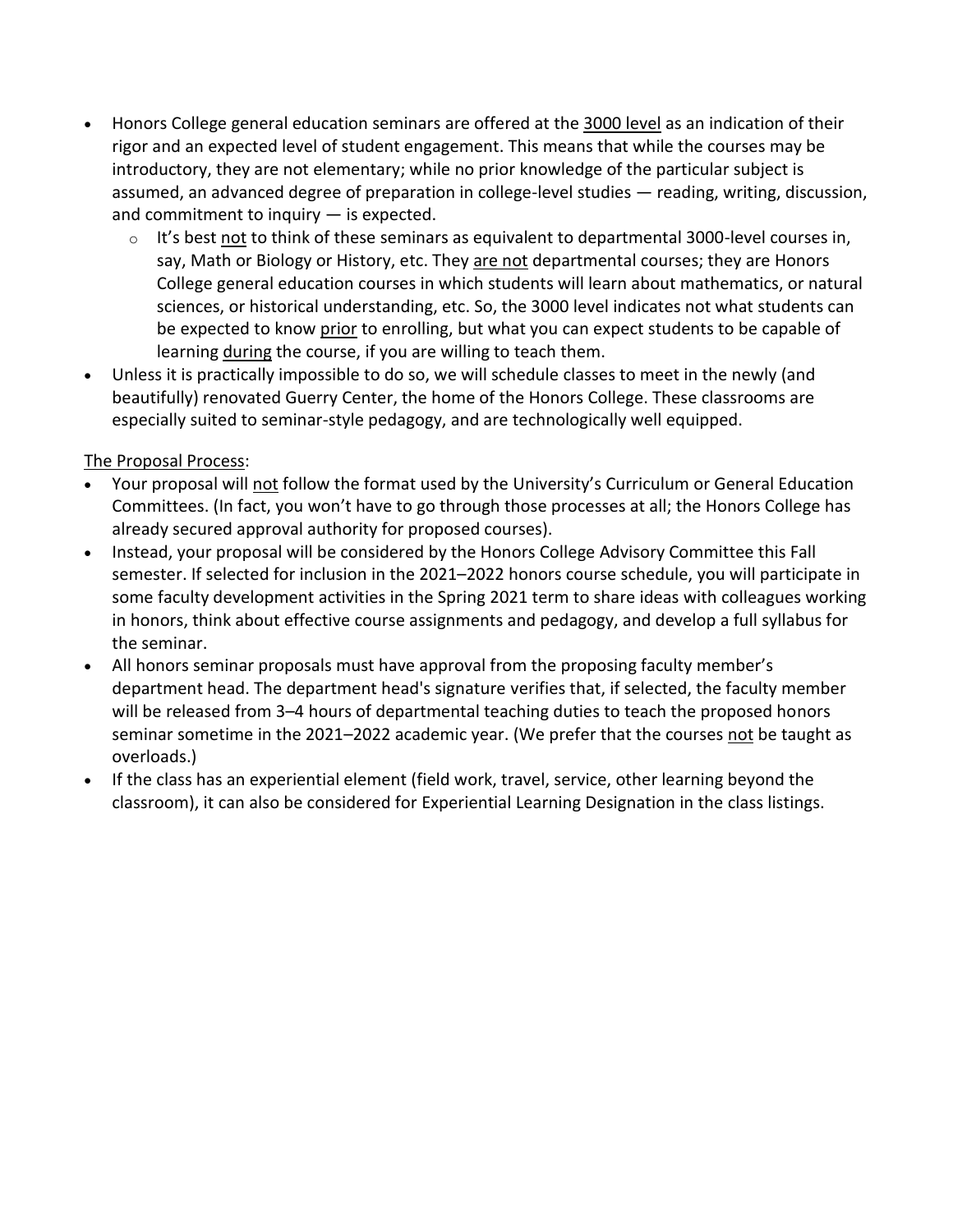# **HONORS COLLEGE GENERAL EDUCATION SEMINAR PROPOSAL**

Please type your answers into the document below, and submit your signed, scanned form via email to: gregory-odea@utc.edu by **March 31, 2023**

# **Name(s) and department(s) of faculty member(s) submitting the proposal:**

Name: Department:

Email: Phone:

**Title of course:**

**Have you taught the course you are proposing in the Honors College before? If so, please indicate when you last offered the course.**

**Please indicate the General Education category(ies) in which you intend to offer the course (interdisciplinary team-taught courses to be cross-listed in more than one):**

| <b>Historical Understanding</b>       | Natural Sciences (Non-lab) |
|---------------------------------------|----------------------------|
| Literature                            | Natural Sciences (Lab)     |
| Thought, Values, and Beliefs          | <b>Mathematics</b>         |
| Visual and Performing Arts            | <b>Statistics</b>          |
| <b>Behavioral and Social Sciences</b> | Non-Western Cultures       |
|                                       |                            |

### **Does the class have an experiential element (field work, travel, service, other learning beyond the classroom) and would you want it to be considered for Think/Achieve designation:**

**\_\_\_\_**Yes

## **Course Description:**

Please include as much information as possible about the general themes of the course, topics to be covered, and goals to be accomplished in the course. It is especially helpful to identify central questions that the course poses for students to explore.

## **Course Outline:**

How do you plan to structure the course? Please provide a brief outline of the course (this may be a weekly schedule of topics, a sequence of "units," etc.).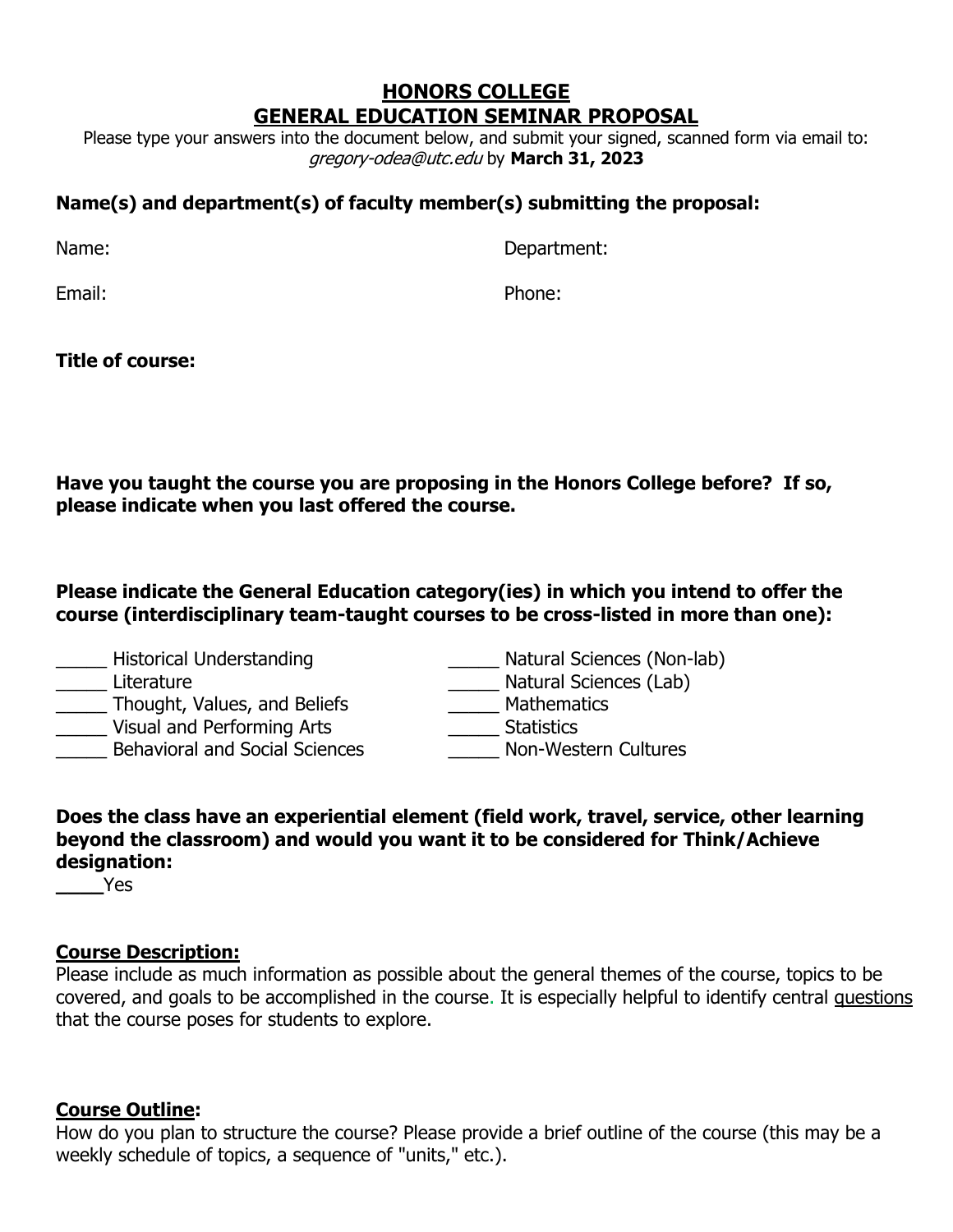#### **General Education Outcomes**

Please explain how the course will meet each of the learning outcomes for the general education category in which it will be offered (learning outcomes can be found here: [https://new.utc.edu/academic-affairs/general-education/faculty-information/goals-and-outcomes\)](https://new.utc.edu/academic-affairs/general-education/faculty-information/goals-and-outcomes)

#### **Reading Assignments:**

Honors courses should emphasize core use of primary source reading, not textbook learning. Please provide a tentative reading list for your proposed course.

#### **Written Assignments:**

Honors courses are should be writing intensive wherever appropriate to the learning outcomes of the course. Please estimate the amount and the nature of written work that will be expected of students in this course. (Short/long papers? Term papers? Oral exams? Researched writing?)

#### **Other Assignments:**

Beyond reading and writing, what other kinds of assignments do you envision for the course?

### **Classroom Procedures:**

Honors courses are intended to emphasize active as opposed to passive learning. Will this be primarily a lecture or discussion course? If the course is intended to have significant lecture content, how will interaction be fostered among students and faculty? What specific methods will be used to encourage an active learning experience?

### **Repeat Offering**

If you are proposing a course you have previously taught in Honors, please indicate how you have responded to student comments and evaluations to craft your approach this time around – what have you maintained and changed in this proposed version of the course and why have you made these choices?

#### **Experiential Learning Designation**